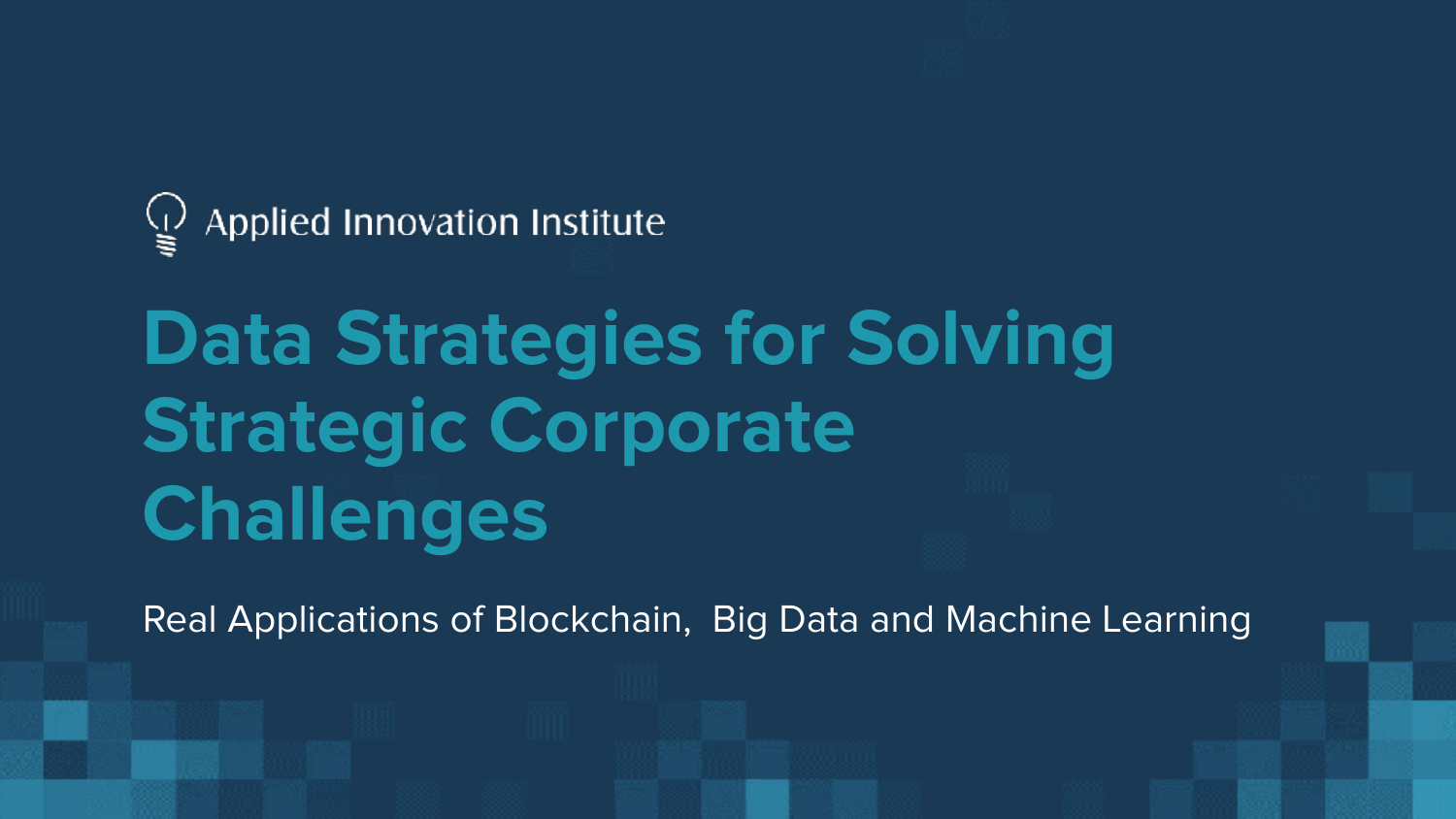## **Why This Program is Unique**

New technologies are changing the world today. Data Strategies leveraged by blockchain and AI will change the way we look at Trust, Automation, and Business Models in the Digital Age. This will affect every company at every level.

Most companies are not prepared for this revolution. It demands:

- a) developing *in-company Innovation Mindsets*,
- b) the ability to *understand data in depth*,
- c) methods to *leverage data and algorithms* to solve daily challenges in ways like never before,
- d) an approach to connect into *global start-up resources and world-class experts*, and
- e) new ways of looking at *leadership*.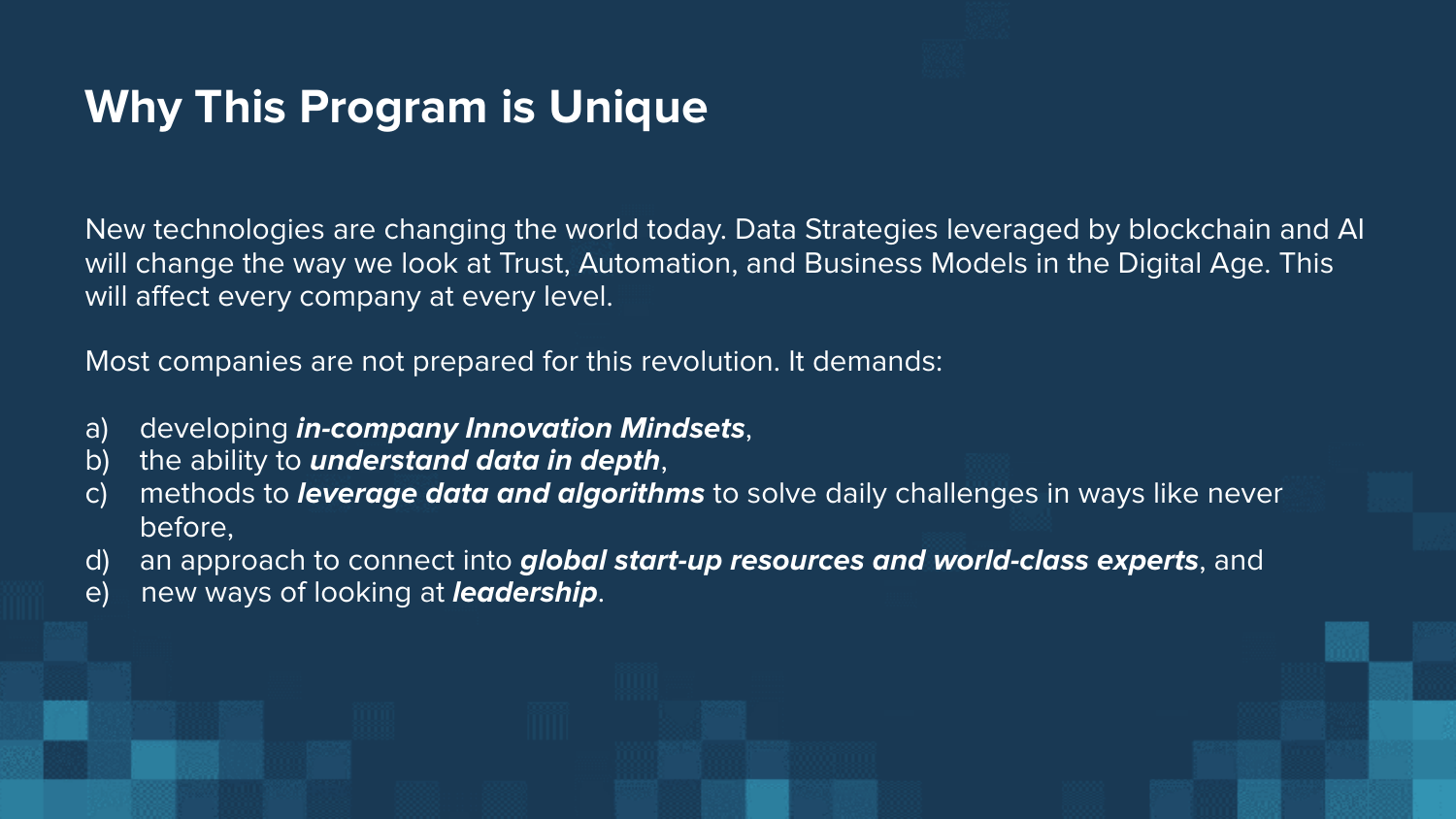# **A Silicon Valley approach to solving real corporate problems using emerging technologies**

This workshop covers the most common smart emerging technologies and data-driven business models that are being used today to monetize data – along with an insightful understanding of the emerging capabilities in *Big Data, Blockchain, Machine Learning, and Data Science.*

Moreover, the challenge for firms today is larger than data science alone. Business creation and business transformation are still business problems. And as such, this workshop allows for a discussion of *how data and algorithms projects relate to a firm's general business strategy, leadership, innovation mindset, culture, and business objectives.*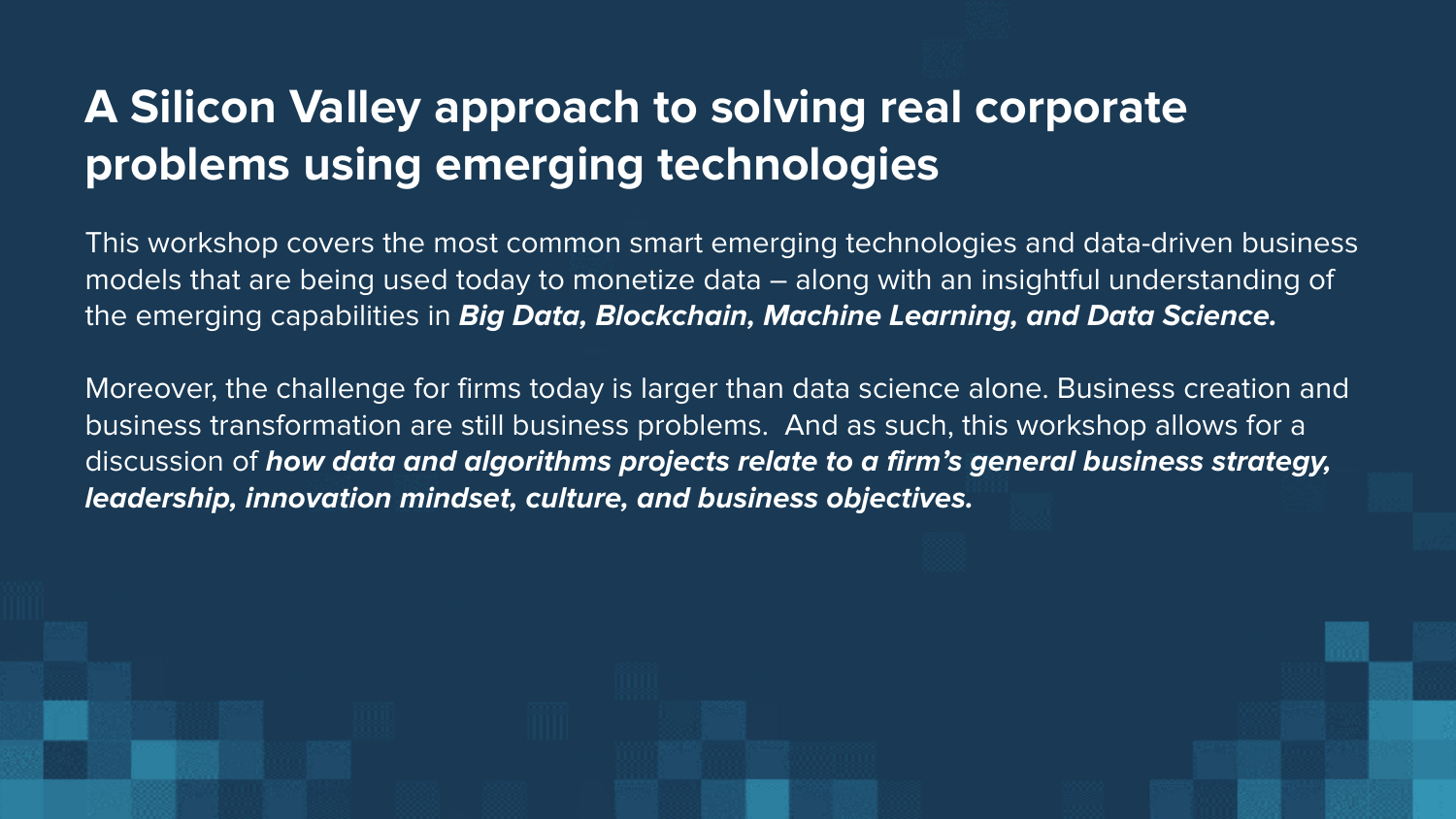#### **What you get from this program**

- 1. Understand what drives innovations today.
- 2. Introduction and real case descriptions of blockchain, big data and machine learning.
- 3. How can you use blockchain, Big data and machine learing can innovate in your firm?
- 4. Learn to develop solutions to some of your corporate challenges using blockchain, big data or machine learning
- 5. How to develop a medium and long term innovation strategy for your firm
- 6. Learning by doing: Participants work on a real team projects and present them to Instructors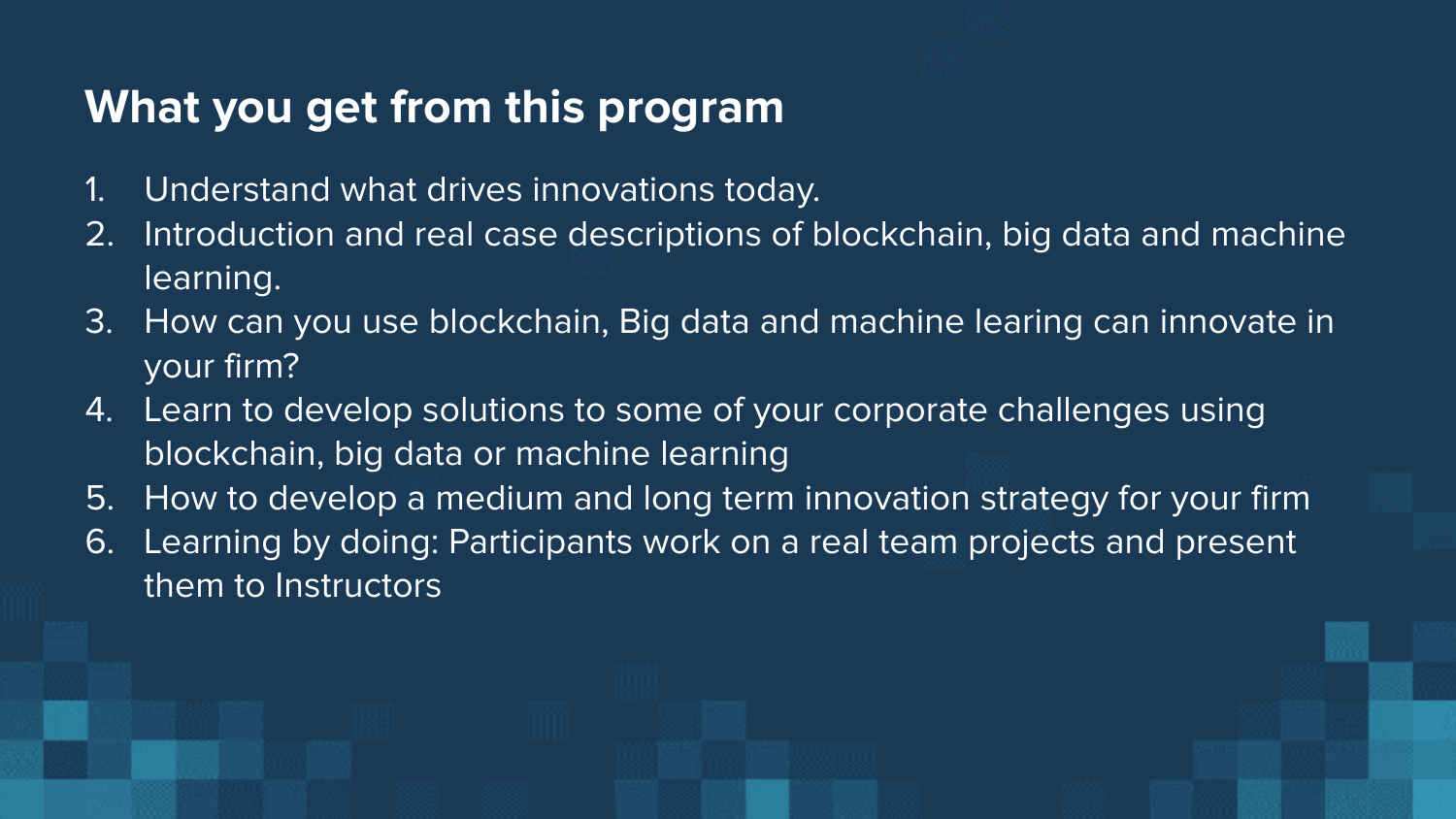## **Preparation**

- 1. Each executive writes down what are the 1 to 2 major challenges in their area.
- 2. What are the current largest sources of competition or threats to the business today? And what is the currently planned response/strategy?
- 3. From your perspective, what is the 1 or 2 most significant opportunities that could be pursued?
- 4. Do you feel any of these company threats or opportunities have a synergy with Data, AI, or blockchain?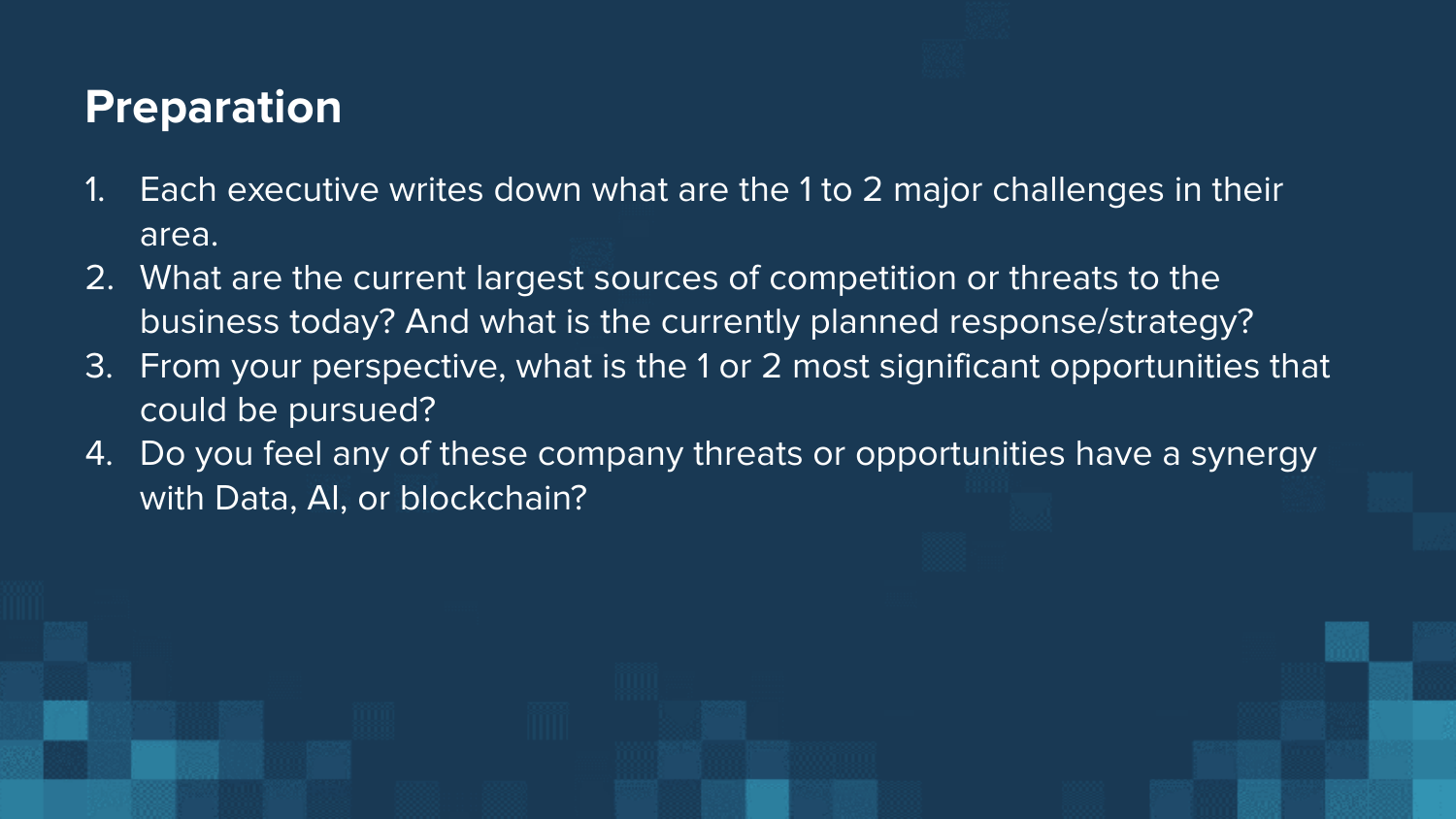# **Sample 3 Day Schedule**

| Day 1: Defining the Challenge                                                                                                                                                           | Day 2: Action Scoring with Deep<br><b>Technology Dive</b>                                                                                                                                         | Day 3: Closing the Gap                                                                                                                                                                                                                                                        |
|-----------------------------------------------------------------------------------------------------------------------------------------------------------------------------------------|---------------------------------------------------------------------------------------------------------------------------------------------------------------------------------------------------|-------------------------------------------------------------------------------------------------------------------------------------------------------------------------------------------------------------------------------------------------------------------------------|
| Welcome Keynote and Introduction<br>Data-driven business models: Includes case-studies on<br>data, AI Business Models and Technical Overview                                            | Tools of Data Science, AI, and Blockchain (Incl Demo).<br>- ML: Pandas / SKT / Tensorflow<br>- Data Storage<br>- Natural Language Processing<br>- Intro: CNNs, RNN, and RF<br>- Blockchain Tools  | Data-X: Next steps<br>Identify and discuss challenges and opportunities with<br>the participants<br>McKinsey Report on Progress with Data Projects<br>Next steps discussion on How to Achieve Technology<br>Outcomes                                                          |
| Group Exercise (Moderated by Faculty)<br>- What are the challenges from each group<br>- Discussion: How do you develop a comparative<br>advantage<br>- Berkeley Innovation Index Survey | Project, Architecture and Design Issues using<br><b>Technology Strategy Cases for Examples</b><br>- Developing technology architectures<br>- Holistic Considerations<br>- Leveraging New Ventures | <b>Advanced Blockchain Module:</b><br><b>Smart Contracts and Blockchain Technology</b><br>- Decentralized networks of trust (Trustless)<br>- Solidity and Ethereum's Virtual Machine<br>- Cryptocurrencies<br>- Blockchain system architectures and blockchain<br>engineering |
| Lunch Break                                                                                                                                                                             | <b>Lunch Break</b>                                                                                                                                                                                | Lunch Break                                                                                                                                                                                                                                                                   |
| Blockchain primer: An in-depth introduction to<br>blockchain, the most disruptive technology of the last 2<br>decades                                                                   | Data and AI Case Examples<br>- Modern systems beyond recommendation and<br>classification<br>- Reinforcement and recurrent                                                                        | Progress report with group presentations about topic:<br>Project and Architecture - Next Steps, with validation<br>from faculty, learning models, and implementation<br>reviews.<br>Review and continuation of data strategy.                                                 |
| Innovation and Leadership: How new technologies have<br>changed the rules.<br>Strategy Exercise - For Alignment: How do we Prioritize<br>and Align a Data Strategy                      | <b>Blockchain Business Models</b><br>- Two case studies of successful implementations<br>- How to develop a blockchain business strategy<br>Where to find and how to attract blockchain talent    | The Future of Data and Blockchain (Including Research<br>Directions)<br>- Methods of accessing global resources<br>- Berkeley research directions<br>- Issues on Jobs, Policy and Artificial Intelligence                                                                     |